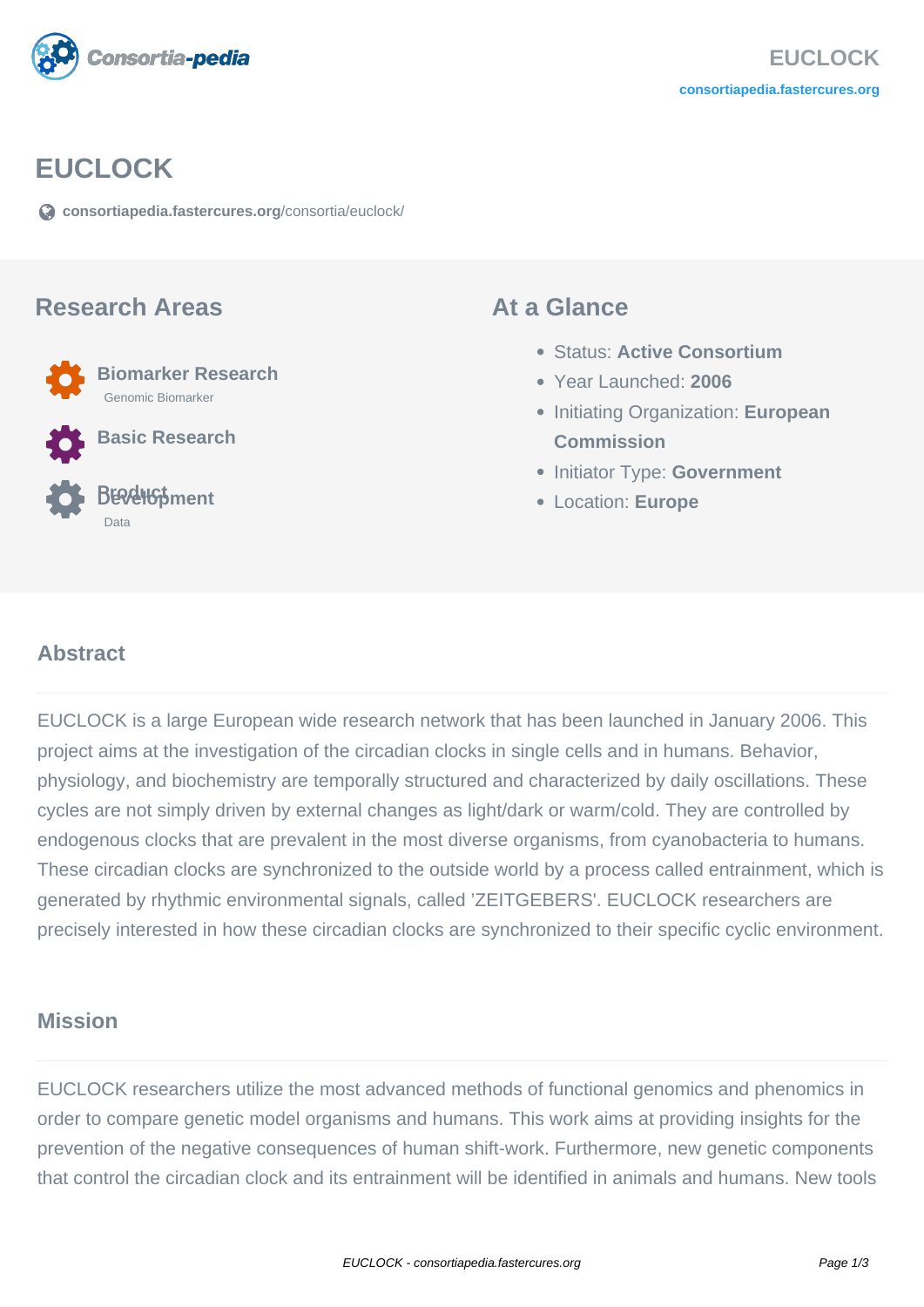

will be developed and new circadian model organisms will be explored.

## **Structure & Governance**

This network is a project of the European Commission

# **Financing**

Euclock is an Integrated Project (Sixth Framework Programme) funded by the European Commission. Budget: 16,036,195 €

# **Impact/Accomplishment**

[Link](https://euclock.org/results/item/euclock-result-broschure.html) to EUCLOCK result brochure

# **Links/Social Media Feed**

Homepage https://euclock.org/

## **Points of Contact**

Ludwig-Maximilians-University Munich Institute for medical Psychology Goethestrasse 31. 80336 München, Germany